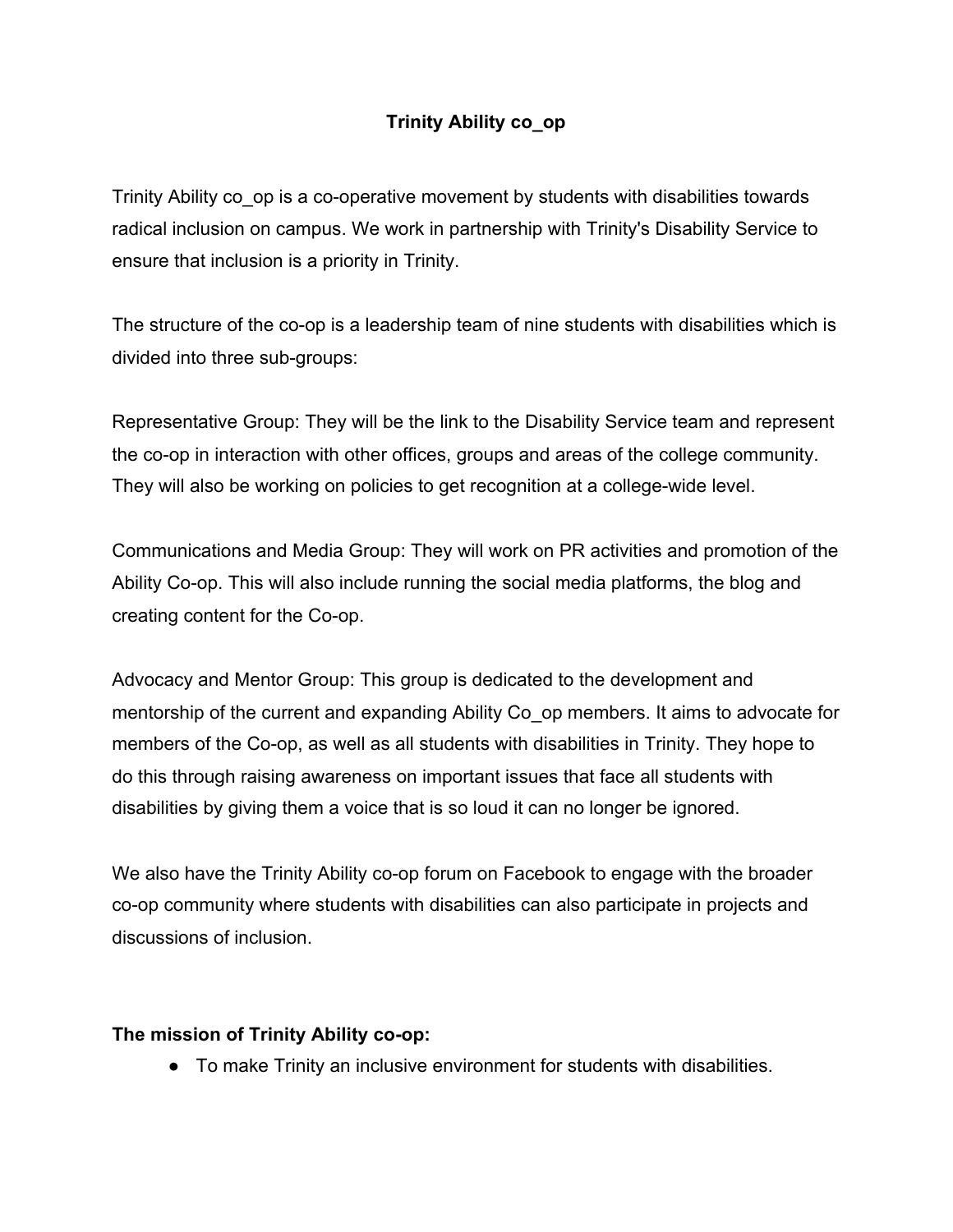- To raise awareness of the challenges students with disabilities face on a day-to-day basis and how Trinity can best support us as students.
- Create a safe space for students to discuss issues they are having or develop friendships with other students with disabilities.
- Provide opportunities for students with disabilities to develop graduate attribute skills such as communication, project management and teamwork through projects within the Co-op.

## **Goals of Trinity Ability co-op:**

- Inclusion is widely discussed across campus and is a priority in academic teaching and within the student capitations.
- Students with disabilities develop skills from the co-op, which will benefit them in the workforce, which they may have not previously had gotten the opportunity to create.
- Have students with disabilities present in board discussions and are included in conversations of change in Trinity.
- An Ability co-op in every higher education institution and can support each other as a wider community of students with disabilities.
- Raise awareness of the issues faced by students with disabilities on a National Level and lobby to ensure that we are supported in higher education.

# **2020/21 Goals of Trinity Ability co-op:**

- Tackling Zoom online Accessibility: Automatic captioning is currently not being used by lecturers, and the business zoom account has the function to generate closed captioning. If they do not have the zoom business account, we want to lobby to ensure they switch to this as it is more accessible for students with disabilities.
- Creative Content: We want to produce a mini publication, short film and podcast series with the assistance of the Equality Fund. The purpose of this is further to raise awareness of disabilities and the importance of inclusion.